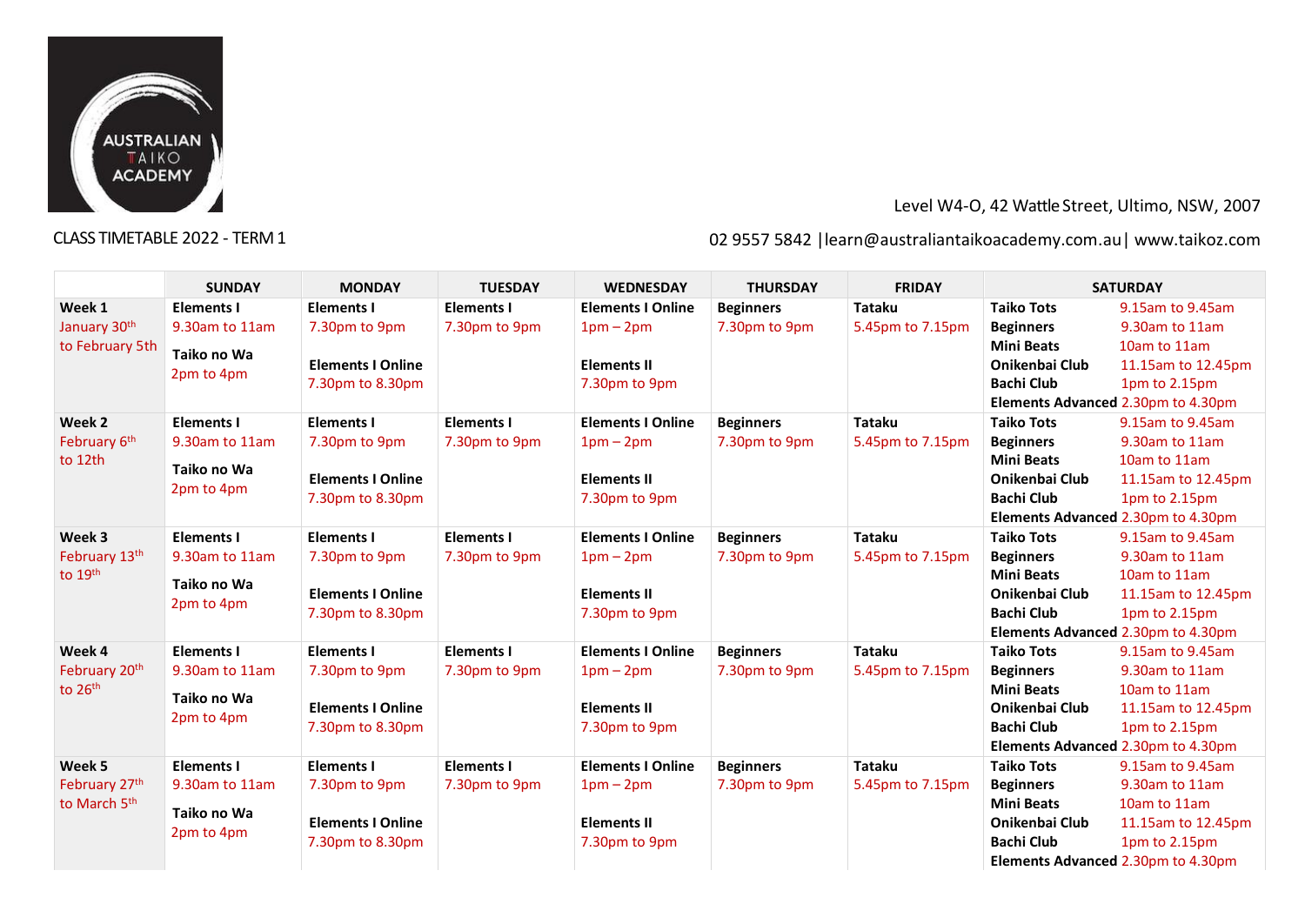| Week 6                 | <b>Elements I</b> | <b>Elements I</b>        | <b>Elements I</b> | <b>Elements I Online</b> | <b>Beginners</b> | <b>Tataku</b>    | <b>Taiko Tots</b>     | 9.15am to 9.45am                   |
|------------------------|-------------------|--------------------------|-------------------|--------------------------|------------------|------------------|-----------------------|------------------------------------|
| March 6 <sup>th</sup>  | 9.30am to 11am    | 7.30pm to 9pm            | 7.30pm to 9pm     | $1pm-2pm$                | 7.30pm to 9pm    | 5.45pm to 7.15pm | <b>Beginners</b>      | 9.30am to 11am                     |
| to $12th$              | Taiko no Wa       |                          |                   |                          |                  |                  | <b>Mini Beats</b>     | 10am to 11am                       |
|                        |                   | <b>Elements I Online</b> |                   | <b>Elements II</b>       |                  |                  | Onikenbai Club        | 11.15am to 12.45pm                 |
|                        | 2pm to 4pm        | 7.30pm to 8.30pm         |                   | 7.30pm to 9pm            |                  |                  | <b>Bachi Club</b>     | 1pm to 2.15pm                      |
|                        |                   |                          |                   |                          |                  |                  |                       | Elements Advanced 2.30pm to 4.30pm |
| Week 7                 | <b>Elements I</b> | <b>Elements I</b>        | <b>Elements I</b> | <b>Elements I Online</b> | <b>Beginners</b> | Tataku           | <b>Taiko Tots</b>     | 9.15am to 9.45am                   |
| March 13th             | 9.30am to 11am    | 7.30pm to 9pm            | 7.30pm to 9pm     | $1pm-2pm$                | 7.30pm to 9pm    | 5.45pm to 7.15pm | <b>Beginners</b>      | 9.30am to 11am                     |
| to 19th                | Taiko no Wa       |                          |                   |                          |                  |                  | <b>Mini Beats</b>     | 10am to 11am                       |
|                        |                   | <b>Elements I Online</b> |                   | <b>Elements II</b>       |                  |                  | Onikenbai Club        | 11.15am to 12.45pm                 |
|                        | 2pm to 4pm        | 7.30pm to 8.30pm         |                   | 7.30pm to 9pm            |                  |                  | <b>Bachi Club</b>     | 1pm to 2.15pm                      |
|                        |                   |                          |                   |                          |                  |                  |                       | Elements Advanced 2.30pm to 4.30pm |
| Week 8                 | <b>Elements I</b> | <b>Elements I</b>        | <b>Elements I</b> | <b>Elements I Online</b> | <b>Beginners</b> | <b>Tataku</b>    | <b>Taiko Tots</b>     | 9.15am to 9.45am                   |
| March 20 <sup>th</sup> | 9.30am to 11am    | 7.30pm to 9pm            | 7.30pm to 9pm     | $1pm-2pm$                | 7.30pm to 9pm    | 5.45pm to 7.15pm | <b>Beginners</b>      | 9.30am to 11am                     |
| to $26th$              | Taiko no Wa       |                          |                   |                          |                  |                  | <b>Mini Beats</b>     | 10am to 11am                       |
|                        |                   | <b>Elements I Online</b> |                   | <b>Elements II</b>       |                  |                  | Onikenbai Club        | 11.15am to 12.45pm                 |
|                        | 2pm to 4pm        | 7.30pm to 8.30pm         |                   | 7.30pm to 9pm            |                  |                  | <b>Bachi Club</b>     | 1pm to 2.15pm                      |
|                        |                   |                          |                   |                          |                  |                  |                       | Elements Advanced 2.30pm to 4.30pm |
| Week 9                 | <b>Elements I</b> | <b>Elements I</b>        | <b>Elements I</b> | <b>Elements I Online</b> | <b>Beginners</b> | <b>Tataku</b>    | <b>Taiko Tots</b>     | 9.15am to 9.45am                   |
| March 27th             | 9.30am to 11am    | 7.30pm to 9pm            | 7.30pm to 9pm     | $1pm-2pm$                | 7.30pm to 9pm    | 5.45pm to 7.15pm | <b>Beginners</b>      | 9.30am to 11am                     |
| to April 2nd           | Taiko no Wa       |                          |                   |                          |                  |                  | <b>Mini Beats</b>     | 10am to 11am                       |
|                        | 2pm to 4pm        | <b>Elements I Online</b> |                   | <b>Elements II</b>       |                  |                  | <b>Onikenbai Club</b> | 11.15am to 12.45pm                 |
|                        |                   | 7.30pm to 8.30pm         |                   | 7.30pm to 9pm            |                  |                  | <b>Bachi Club</b>     | 1pm to 2.15pm                      |
|                        |                   |                          |                   |                          |                  |                  |                       | Elements Advanced 2.30pm to 4.30pm |

## CLASS TIMETABLE 2022 - TERM 2

|                     | <b>TUESDAY</b>    | <b>WEDNESDAY</b>         | <b>THURSDAY</b>  | <b>FRIDAY</b>    |                   | <b>SATURDAY</b>                           | <b>SUNDAY</b>     | <b>MONDAY</b>            |
|---------------------|-------------------|--------------------------|------------------|------------------|-------------------|-------------------------------------------|-------------------|--------------------------|
| Week 1              | <b>Elements I</b> | <b>Elements I Online</b> | <b>Beginners</b> | Tataku           | <b>Taiko Tots</b> | 9.15am to 9.45am                          | Elements I        | Elements I               |
| April 26th          | 7.30pm to 9pm     | $1pm-2pm$                | 7.30pm to 9pm    | 5.45pm to 7.15pm | <b>Beginners</b>  | 9.30am to 11am                            | 9.30am to 11am    | 7.30pm to 9pm            |
| to May 2nd          |                   |                          |                  |                  | <b>Mini Beats</b> | 10am to 11am                              |                   |                          |
|                     |                   | <b>Elements II</b>       |                  |                  | Onikenbai Club    | 11.15am to 12.45pm                        | Taiko no Wa       | <b>Elements I Online</b> |
|                     |                   | 7.30pm to 9pm            |                  |                  | <b>Bachi Club</b> | 1pm to 2.15pm                             | 2pm to 4pm        | 7.30pm to 8.30pm         |
|                     |                   |                          |                  |                  |                   | <b>Elements Advanced 2.30pm to 4.30pm</b> |                   |                          |
| Week 2              | <b>Elements I</b> | <b>Elements I Online</b> | <b>Beginners</b> | Tataku           | <b>Taiko Tots</b> | 9.15am to 9.45am                          | <b>Elements I</b> | <b>Elements I</b>        |
| May $3^{\text{rd}}$ | 7.30pm to 9pm     | $1pm-2pm$                | 7.30pm to 9pm    | 5.45pm to 7.15pm | <b>Beginners</b>  | 9.30am to 11am                            | 9.30am to 11am    | 7.30pm to 9pm            |
| to $9th$            |                   |                          |                  |                  | <b>Mini Beats</b> | 10am to 11am                              |                   |                          |
|                     |                   | <b>Elements II</b>       |                  |                  | Onikenbai Club    | 11.15am to 12.45pm                        | Taiko no Wa       | <b>Elements I Online</b> |
|                     |                   | 7.30pm to 9pm            |                  |                  | Bachi Club        | $1pm$ to $2.15pm$                         | 2pm to 4pm        | 7.30pm to 8.30pm         |
|                     |                   |                          |                  |                  |                   | <b>Elements Advanced 2.30pm to 4.30pm</b> |                   |                          |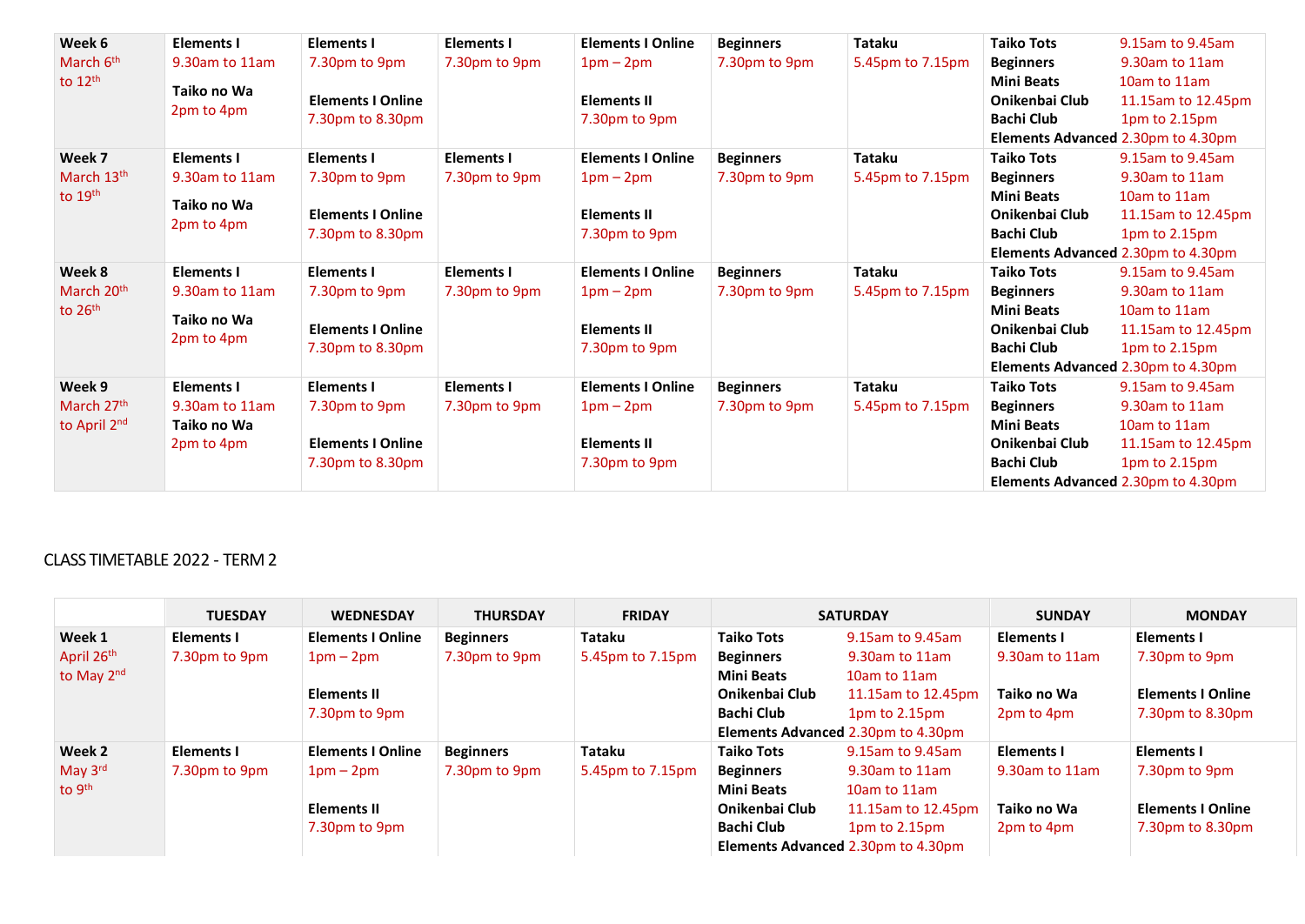| Week 3               | <b>Elements I</b> | <b>Elements I Online</b> | <b>Beginners</b> | <b>Tataku</b>    | <b>Taiko Tots</b> | 9.15am to 9.45am                   | <b>Elements I</b> | <b>Elements I</b>        |
|----------------------|-------------------|--------------------------|------------------|------------------|-------------------|------------------------------------|-------------------|--------------------------|
| May 10th             | 7.30pm to 9pm     | $1pm-2pm$                | 7.30pm to 9pm    | 5.45pm to 7.15pm | <b>Beginners</b>  | 9.30am to 11am                     | 9.30am to 11am    | 7.30pm to 9pm            |
| to 16th              |                   |                          |                  |                  | <b>Mini Beats</b> | 10am to 11am                       |                   |                          |
|                      |                   | <b>Elements II</b>       |                  |                  | Onikenbai Club    | 11.15am to 12.45pm                 | Taiko no Wa       | <b>Elements I Online</b> |
|                      |                   | 7.30pm to 9pm            |                  |                  | <b>Bachi Club</b> | 1pm to 2.15pm                      | 2pm to 4pm        | 7.30pm to 8.30pm         |
|                      |                   |                          |                  |                  |                   | Elements Advanced 2.30pm to 4.30pm |                   |                          |
| Week 4               | <b>Elements I</b> | <b>Elements I Online</b> | <b>Beginners</b> | <b>Tataku</b>    | <b>Taiko Tots</b> | 9.15am to 9.45am                   | <b>Elements I</b> | <b>Elements I</b>        |
| May 17th             | 7.30pm to 9pm     | $1pm-2pm$                | 7.30pm to 9pm    | 5.45pm to 7.15pm | <b>Beginners</b>  | 9.30am to 11am                     | 9.30am to 11am    | 7.30pm to 9pm            |
| to 23rd              |                   |                          |                  |                  | <b>Mini Beats</b> | 10am to 11am                       |                   |                          |
|                      |                   | <b>Elements II</b>       |                  |                  | Onikenbai Club    | 11.15am to 12.45pm                 | Taiko no Wa       | <b>Elements I Online</b> |
|                      |                   | 7.30pm to 9pm            |                  |                  | <b>Bachi Club</b> | 1pm to 2.15pm                      | 2pm to 4pm        | 7.30pm to 8.30pm         |
|                      |                   |                          |                  |                  |                   | Elements Advanced 2.30pm to 4.30pm |                   |                          |
| Week 5               | <b>Elements I</b> | <b>Elements I Online</b> | <b>Beginners</b> | <b>Tataku</b>    | <b>Taiko Tots</b> | 9.15am to 9.45am                   | <b>Elements I</b> | <b>Elements I</b>        |
| May 24th             | 7.30pm to 9pm     | $1pm-2pm$                | 7.30pm to 9pm    | 5.45pm to 7.15pm | <b>Beginners</b>  | 9.30am to 11am                     | 9.30am to 11am    | 7.30pm to 9pm            |
| to 30th              |                   |                          |                  |                  | <b>Mini Beats</b> | 10am to 11am                       |                   |                          |
|                      |                   | <b>Elements II</b>       |                  |                  | Onikenbai Club    | 11.15am to 12.45pm                 | Taiko no Wa       | <b>Elements I Online</b> |
|                      |                   | 7.30pm to 9pm            |                  |                  | <b>Bachi Club</b> | 1pm to 2.15pm                      | 2pm to 4pm        | 7.30pm to 8.30pm         |
|                      |                   |                          |                  |                  |                   | Elements Advanced 2.30pm to 4.30pm |                   |                          |
| Week 6               | <b>Elements I</b> | <b>Elements I Online</b> | <b>Beginners</b> | <b>Tataku</b>    | <b>Taiko Tots</b> | 9.15am to 9.45am                   | <b>Elements I</b> | <b>Elements I</b>        |
| May 31st             | 7.30pm to 9pm     | $1pm-2pm$                | 7.30pm to 9pm    | 5.45pm to 7.15pm | <b>Beginners</b>  | 9.30am to 11am                     | 9.30am to 11am    | 7.30pm to 9pm            |
| to June 6th          |                   |                          |                  |                  | <b>Mini Beats</b> | 10am to 11am                       |                   |                          |
|                      |                   | <b>Elements II</b>       |                  |                  | Onikenbai Club    | 11.15am to 12.45pm                 | Taiko no Wa       | <b>Elements I Online</b> |
|                      |                   | 7.30pm to 9pm            |                  |                  | <b>Bachi Club</b> | 1pm to 2.15pm                      | 2pm to 4pm        | 7.30pm to 8.30pm         |
|                      |                   |                          |                  |                  |                   | Elements Advanced 2.30pm to 4.30pm |                   |                          |
| Week 7               | <b>Elements I</b> | <b>Elements I Online</b> | <b>Beginners</b> | <b>Tataku</b>    | <b>Taiko Tots</b> | 9.15am to 9.45am                   | <b>Elements I</b> | <b>Elements I</b>        |
| June 7 <sup>th</sup> | 7.30pm to 9pm     | $1pm - 2pm$              | 7.30pm to 9pm    | 5.45pm to 7.15pm | <b>Beginners</b>  | 9.30am to 11am                     | 9.30am to 11am    | 7.30pm to 9pm            |
| to $13th$            |                   |                          |                  |                  | <b>Mini Beats</b> | 10am to 11am                       |                   |                          |
|                      |                   | <b>Elements II</b>       |                  |                  | Onikenbai Club    | 11.15am to 12.45pm                 | Taiko no Wa       | <b>Elements I Online</b> |
|                      |                   | 7.30pm to 9pm            |                  |                  | <b>Bachi Club</b> | 1pm to 2.15pm                      | 2pm to 4pm        | 7.30pm to 8.30pm         |
|                      |                   |                          |                  |                  |                   | Elements Advanced 2.30pm to 4.30pm |                   |                          |
| Week 8               | <b>Elements I</b> | <b>Elements I Online</b> | <b>Beginners</b> | <b>Tataku</b>    | <b>Taiko Tots</b> | 9.15am to 9.45am                   | <b>Elements I</b> | <b>Elements I</b>        |
| June 14th            | 7.30pm to 9pm     | $1pm-2pm$                | 7.30pm to 9pm    | 5.45pm to 7.15pm | <b>Beginners</b>  | 9.30am to 11am                     | 9.30am to 11am    | 7.30pm to 9pm            |
| to 20th              |                   |                          |                  |                  | <b>Mini Beats</b> | 10am to 11am                       |                   |                          |
|                      |                   | <b>Elements II</b>       |                  |                  | Onikenbai Club    | 11.15am to 12.45pm                 | Taiko no Wa       | <b>Elements I Online</b> |
|                      |                   | 7.30pm to 9pm            |                  |                  | <b>Bachi Club</b> | 1pm to 2.15pm                      | 2pm to 4pm        | 7.30pm to 8.30pm         |
|                      |                   |                          |                  |                  |                   | Elements Advanced 2.30pm to 4.30pm |                   |                          |
| Week 9               | <b>Elements I</b> | <b>Elements I Online</b> | <b>Beginners</b> | <b>Tataku</b>    | <b>Taiko Tots</b> | 9.15am to 9.45am                   | <b>Elements I</b> | <b>Elements I</b>        |
| June 21st            | 7.30pm to 9pm     | $1pm-2pm$                | 7.30pm to 9pm    | 5.45pm to 7.15pm | <b>Beginners</b>  | 9.30am to 11am                     | 9.30am to 11am    | 7.30pm to 9pm            |
| to 27th              |                   |                          |                  |                  | <b>Mini Beats</b> | 10am to 11am                       |                   |                          |
|                      |                   | <b>Elements II</b>       |                  |                  | Onikenbai Club    | 11.15am to 12.45pm                 | Taiko no Wa       | <b>Elements I Online</b> |
|                      |                   | 7.30pm to 9pm            |                  |                  | <b>Bachi Club</b> | 1pm to 2.15pm                      | 2pm to 4pm        | 7.30pm to 8.30pm         |
|                      |                   |                          |                  |                  |                   | Elements Advanced 2.30pm to 4.30pm |                   |                          |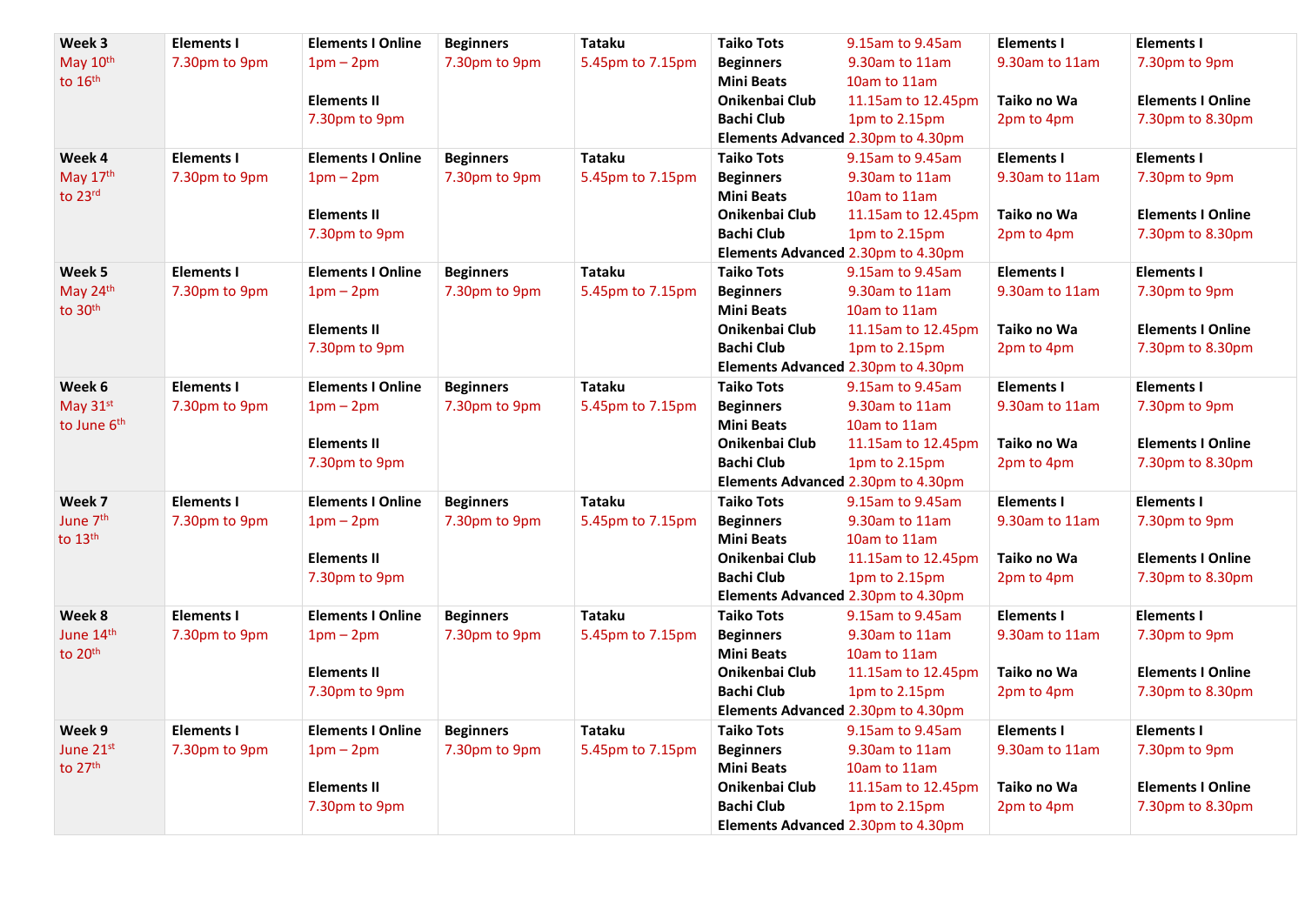#### CLASS TIMETABLE 2022 - TERM 3

|                                 | <b>SUNDAY</b>     | <b>MONDAY</b>            | <b>TUESDAY</b>    | <b>WEDNESDAY</b>         | <b>THURSDAY</b>  | <b>FRIDAY</b>    |                       | <b>SATURDAY</b>                    |
|---------------------------------|-------------------|--------------------------|-------------------|--------------------------|------------------|------------------|-----------------------|------------------------------------|
| Week 1                          | <b>Elements I</b> | <b>Elements I</b>        | <b>Elements I</b> | <b>Elements I Online</b> | <b>Beginners</b> | <b>Tataku</b>    | <b>Taiko Tots</b>     | 9.15am to 9.45am                   |
| July 17th                       | 9.30am to 11am    | 7.30pm to 9pm            | 7.30pm to 9pm     | $1pm-2pm$                | 7.30pm to 9pm    | 5.45pm to 7.15pm | <b>Beginners</b>      | 9.30am to 11am                     |
| to 23rd                         |                   |                          |                   |                          |                  |                  | <b>Mini Beats</b>     | 10am to 11am                       |
|                                 | Taiko no Wa       | <b>Elements I Online</b> |                   | <b>Elements II</b>       |                  |                  | Onikenbai Club        | 11.15am to 12.45pm                 |
|                                 | 2pm to 4pm        | 7.30pm to 8.30pm         |                   | 7.30pm to 9pm            |                  |                  | <b>Bachi Club</b>     | 1pm to 2.15pm                      |
|                                 |                   |                          |                   |                          |                  |                  |                       | Elements Advanced 2.30pm to 4.30pm |
| Week 2                          | <b>Elements I</b> | <b>Elements I</b>        | <b>Elements I</b> | <b>Elements I Online</b> | <b>Beginners</b> | <b>Tataku</b>    | <b>Taiko Tots</b>     | 9.15am to 9.45am                   |
| July 24th                       | 9.30am to 11am    | 7.30pm to 9pm            | 7.30pm to 9pm     | $1pm-2pm$                | 7.30pm to 9pm    | 5.45pm to 7.15pm | <b>Beginners</b>      | 9.30am to 11am                     |
| to 30th                         | Taiko no Wa       |                          |                   |                          |                  |                  | <b>Mini Beats</b>     | 10am to 11am                       |
|                                 | 2pm to 4pm        | <b>Elements I Online</b> |                   | <b>Elements II</b>       |                  |                  | Onikenbai Club        | 11.15am to 12.45pm                 |
|                                 |                   | 7.30pm to 8.30pm         |                   | 7.30pm to 9pm            |                  |                  | <b>Bachi Club</b>     | 1pm to 2.15pm                      |
|                                 |                   |                          |                   |                          |                  |                  |                       | Elements Advanced 2.30pm to 4.30pm |
| Week 3                          | <b>Elements I</b> | <b>Elements I</b>        | <b>Elements I</b> | <b>Elements I Online</b> | <b>Beginners</b> | <b>Tataku</b>    | <b>Taiko Tots</b>     | 9.15am to 9.45am                   |
| July 31st                       | 9.30am to 11am    | 7.30pm to 9pm            | 7.30pm to 9pm     | $1pm-2pm$                | 7.30pm to 9pm    | 5.45pm to 7.15pm | <b>Beginners</b>      | 9.30am to 11am                     |
| to August 6th                   | Taiko no Wa       |                          |                   |                          |                  |                  | <b>Mini Beats</b>     | 10am to 11am                       |
|                                 | 2pm to 4pm        | <b>Elements I Online</b> |                   | <b>Elements II</b>       |                  |                  | Onikenbai Club        | 11.15am to 12.45pm                 |
|                                 |                   | 7.30pm to 8.30pm         |                   | 7.30pm to 9pm            |                  |                  | <b>Bachi Club</b>     | 1pm to 2.15pm                      |
|                                 |                   |                          |                   |                          |                  |                  |                       | Elements Advanced 2.30pm to 4.30pm |
| Week 4                          | <b>Elements I</b> | <b>Elements I</b>        | <b>Elements I</b> | <b>Elements I Online</b> | <b>Beginners</b> | <b>Tataku</b>    | <b>Taiko Tots</b>     | 9.15am to 9.45am                   |
| August 7th                      | 9.30am to 11am    | 7.30pm to 9pm            | 7.30pm to 9pm     | $1pm-2pm$                | 7.30pm to 9pm    | 5.45pm to 7.15pm | <b>Beginners</b>      | 9.30am to 11am                     |
| to 13th                         | Taiko no Wa       |                          |                   |                          |                  |                  | <b>Mini Beats</b>     | 10am to 11am                       |
|                                 | 2pm to 4pm        | <b>Elements I Online</b> |                   | <b>Elements II</b>       |                  |                  | Onikenbai Club        | 11.15am to 12.45pm                 |
|                                 |                   | 7.30pm to 8.30pm         |                   | 7.30pm to 9pm            |                  |                  | <b>Bachi Club</b>     | 1pm to 2.15pm                      |
|                                 |                   |                          |                   |                          |                  |                  |                       | Elements Advanced 2.30pm to 4.30pm |
| Week 5                          | <b>Elements I</b> | <b>Elements I</b>        | <b>Elements I</b> | <b>Elements I Online</b> | <b>Beginners</b> | <b>Tataku</b>    | <b>Taiko Tots</b>     | 9.15am to 9.45am                   |
| August 14th                     | 9.30am to 11am    | 7.30pm to 9pm            | 7.30pm to 9pm     | $1pm-2pm$                | 7.30pm to 9pm    | 5.45pm to 7.15pm | <b>Beginners</b>      | 9.30am to 11am                     |
| to 20th                         | Taiko no Wa       |                          |                   |                          |                  |                  | <b>Mini Beats</b>     | 10am to 11am                       |
|                                 | 2pm to 4pm        | <b>Elements I Online</b> |                   | <b>Elements II</b>       |                  |                  | Onikenbai Club        | 11.15am to 12.45pm                 |
|                                 |                   | 7.30pm to 8.30pm         |                   | 7.30pm to 9pm            |                  |                  | <b>Bachi Club</b>     | 1pm to 2.15pm                      |
|                                 |                   |                          |                   |                          |                  |                  |                       | Elements Advanced 2.30pm to 4.30pm |
| Week 6                          | <b>Elements I</b> | <b>Elements I</b>        | <b>Elements I</b> | <b>Elements I Online</b> | <b>Beginners</b> | <b>Tataku</b>    | <b>Taiko Tots</b>     | 9.15am to 9.45am                   |
| August 21st                     | 9.30am to 11am    | 7.30pm to 9pm            | 7.30pm to 9pm     | $1pm-2pm$                | 7.30pm to 9pm    | 5.45pm to 7.15pm | <b>Beginners</b>      | 9.30am to 11am                     |
| to 27th                         | Taiko no Wa       |                          |                   |                          |                  |                  | <b>Mini Beats</b>     | 10am to 11am                       |
|                                 | 2pm to 4pm        | <b>Elements I Online</b> |                   | <b>Elements II</b>       |                  |                  | Onikenbai Club        | 11.15am to 12.45pm                 |
|                                 |                   | 7.30pm to 8.30pm         |                   | 7.30pm to 9pm            |                  |                  | <b>Bachi Club</b>     | 1pm to 2.15pm                      |
|                                 |                   |                          |                   |                          |                  |                  |                       | Elements Advanced 2.30pm to 4.30pm |
| Week 7                          | <b>Elements I</b> | <b>Elements I</b>        | <b>Elements I</b> | <b>Elements I Online</b> | <b>Beginners</b> | <b>Tataku</b>    | <b>Taiko Tots</b>     | 9.15am to 9.45am                   |
| August 28th                     | 9.30am to 11am    | 7.30pm to 9pm            | 7.30pm to 9pm     | $1pm-2pm$                | 7.30pm to 9pm    | 5.45pm to 7.15pm | <b>Beginners</b>      | 9.30am to 11am                     |
| to September<br>3 <sup>rd</sup> | Taiko no Wa       |                          |                   |                          |                  |                  | <b>Mini Beats</b>     | 10am to 11am                       |
|                                 | 2pm to 4pm        | <b>Elements I Online</b> |                   | <b>Elements II</b>       |                  |                  | <b>Onikenbai Club</b> | 11.15am to 12.45pm                 |
|                                 |                   | 7.30pm to 8.30pm         |                   | 7.30pm to 9pm            |                  |                  | <b>Bachi Club</b>     | 1pm to 2.15pm                      |
|                                 |                   |                          |                   |                          |                  |                  |                       | Elements Advanced 2.30pm to 4.30pm |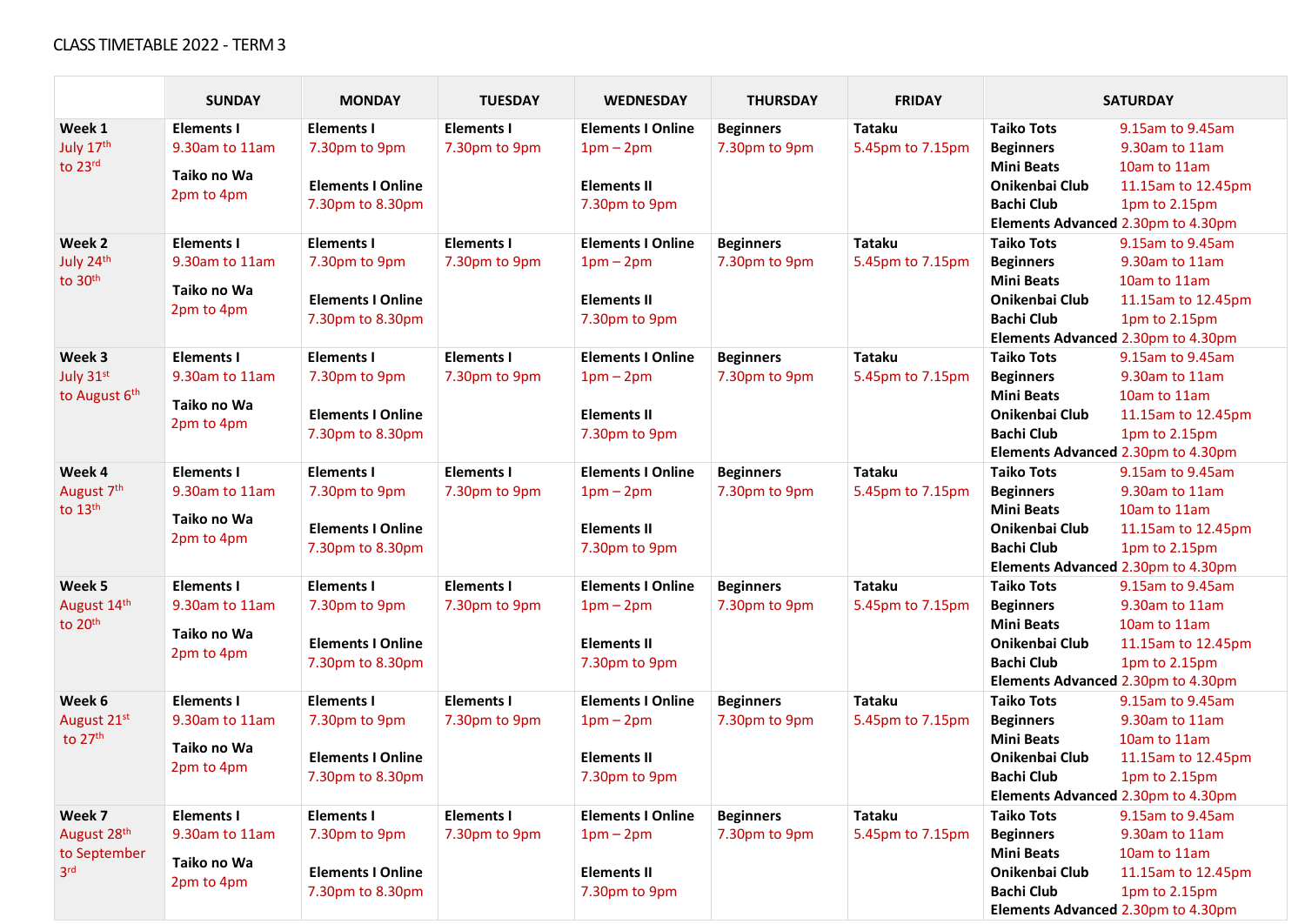| Week 8                     | <b>Elements I</b> | Elements I               | Elements I    | <b>Elements I Online</b> | <b>Beginners</b> | Tataku           | <b>Taiko Tots</b> | 9.15am to 9.45am                          |
|----------------------------|-------------------|--------------------------|---------------|--------------------------|------------------|------------------|-------------------|-------------------------------------------|
| September 4th              | 9.30am to 11am    | 7.30pm to 9pm            | 7.30pm to 9pm | $1pm-2pm$                | 7.30pm to 9pm    | 5.45pm to 7.15pm | <b>Beginners</b>  | 9.30am to 11am                            |
| to $10th$                  |                   |                          |               |                          |                  |                  | <b>Mini Beats</b> | 10am to 11am                              |
|                            | Taiko no Wa       | <b>Elements I Online</b> |               | <b>Elements II</b>       |                  |                  | Onikenbai Club    | 11.15am to 12.45pm                        |
|                            | 2pm to 4pm        | 7.30pm to 8.30pm         |               | 7.30pm to 9pm            |                  |                  | <b>Bachi Club</b> | $1pm$ to $2.15pm$                         |
|                            |                   |                          |               |                          |                  |                  |                   | <b>Elements Advanced 2.30pm to 4.30pm</b> |
| Week 9                     | Elements I        | Elements I               | Elements I    | <b>Elements I Online</b> | <b>Beginners</b> | Tataku           | <b>Taiko Tots</b> | 9.15am to 9.45am                          |
| September 11 <sup>th</sup> | 9.30am to 11am    | 7.30pm to 9pm            | 7.30pm to 9pm | $1pm-2pm$                | 7.30pm to 9pm    | 5.45pm to 7.15pm | <b>Beginners</b>  | 9.30am to 11am                            |
| to $17th$                  | Taiko no Wa       |                          |               |                          |                  |                  | <b>Mini Beats</b> | 10am to 11am                              |
|                            |                   | <b>Elements I Online</b> |               | <b>Elements II</b>       |                  |                  | Onikenbai Club    | 11.15am to 12.45pm                        |
|                            | 2pm to 4pm        | 7.30pm to 8.30pm         |               | 7.30pm to 9pm            |                  |                  | <b>Bachi Club</b> | 1pm to 2.15pm                             |
|                            |                   |                          |               |                          |                  |                  |                   | Elements Advanced 2.30pm to 4.30pm        |
| <b>Extra Class</b>         |                   | Elements I               |               |                          |                  |                  |                   |                                           |
| September 19th             |                   | 7.30pm to 9pm            |               |                          |                  |                  |                   |                                           |
|                            |                   |                          |               |                          |                  |                  |                   |                                           |
|                            |                   | <b>Elements I Online</b> |               |                          |                  |                  |                   |                                           |
|                            |                   | 7.30pm to 8.30pm         |               |                          |                  |                  |                   |                                           |

### CLASS TIMETABLE 2022 - TERM 4

|                                                                   | <b>SUNDAY</b>                                                    | <b>MONDAY</b>                                                                      | <b>TUESDAY</b>                     | <b>WEDNESDAY</b>                                                             | <b>THURSDAY</b>                   | <b>FRIDAY</b>                     |                                                                                                   | <b>SATURDAY</b>                                                                                                                 |
|-------------------------------------------------------------------|------------------------------------------------------------------|------------------------------------------------------------------------------------|------------------------------------|------------------------------------------------------------------------------|-----------------------------------|-----------------------------------|---------------------------------------------------------------------------------------------------|---------------------------------------------------------------------------------------------------------------------------------|
| Week 1<br>October 9th<br>to $15th$                                | <b>Elements I</b><br>9.30am to 11am<br>Taiko no Wa               | <b>Elements I</b><br>7.30pm to 9pm<br><b>Elements I Online</b>                     | <b>Elements I</b><br>7.30pm to 9pm | <b>Elements I Online</b><br>$1pm-2pm$<br><b>Elements II</b>                  | <b>Beginners</b><br>7.30pm to 9pm | <b>Tataku</b><br>5.45pm to 7.15pm | <b>Taiko Tots</b><br><b>Beginners</b><br><b>Mini Beats</b><br>Onikenbai Club                      | 9.15am to 9.45am<br>9.30am to 11am<br>10am to 11am<br>11.15am to 12.45pm                                                        |
|                                                                   | 2pm to 4pm                                                       | 7.30pm to 8.30pm                                                                   |                                    | 7.30pm to 9pm                                                                |                                   |                                   | <b>Bachi Club</b>                                                                                 | 1pm to 2.15pm<br>Elements Advanced 2.30pm to 4.30pm                                                                             |
| Week 2<br>October 16th<br>to 22nd                                 | <b>Elements I</b><br>9.30am to 11am<br>Taiko no Wa<br>2pm to 4pm | <b>Elements I</b><br>7.30pm to 9pm<br><b>Elements I Online</b><br>7.30pm to 8.30pm | <b>Elements I</b><br>7.30pm to 9pm | <b>Elements I Online</b><br>$1pm-2pm$<br><b>Elements II</b><br>7.30pm to 9pm | <b>Beginners</b><br>7.30pm to 9pm | Tataku<br>5.45pm to 7.15pm        | <b>Taiko Tots</b><br><b>Beginners</b><br><b>Mini Beats</b><br>Onikenbai Club<br><b>Bachi Club</b> | 9.15am to 9.45am<br>9.30am to 11am<br>10am to 11am<br>11.15am to 12.45pm<br>1pm to 2.15pm<br>Elements Advanced 2.30pm to 4.30pm |
| Week 3<br>October 23rd<br>to 29th                                 | <b>Elements I</b><br>9.30am to 11am<br>Taiko no Wa<br>2pm to 4pm | <b>Elements I</b><br>7.30pm to 9pm<br><b>Elements I Online</b><br>7.30pm to 8.30pm | <b>Elements I</b><br>7.30pm to 9pm | <b>Elements I Online</b><br>$1pm-2pm$<br><b>Elements II</b><br>7.30pm to 9pm | <b>Beginners</b><br>7.30pm to 9pm | <b>Tataku</b><br>5.45pm to 7.15pm | <b>Taiko Tots</b><br><b>Beginners</b><br><b>Mini Beats</b><br>Onikenbai Club<br><b>Bachi Club</b> | 9.15am to 9.45am<br>9.30am to 11am<br>10am to 11am<br>11.15am to 12.45pm<br>1pm to 2.15pm<br>Elements Advanced 2.30pm to 4.30pm |
| Week 4<br>October 30 <sup>st</sup><br>to November 5 <sup>th</sup> | <b>Elements I</b><br>9.30am to 11am<br>Taiko no Wa<br>2pm to 4pm | <b>Elements I</b><br>7.30pm to 9pm<br><b>Elements I Online</b><br>7.30pm to 8.30pm | <b>Elements I</b><br>7.30pm to 9pm | <b>Elements I Online</b><br>$1pm-2pm$<br><b>Elements II</b><br>7.30pm to 9pm | <b>Beginners</b><br>7.30pm to 9pm | <b>Tataku</b><br>5.45pm to 7.15pm | <b>Taiko Tots</b><br><b>Beginners</b><br><b>Mini Beats</b><br>Onikenbai Club<br><b>Bachi Club</b> | 9.15am to 9.45am<br>9.30am to 11am<br>10am to 11am<br>11.15am to 12.45pm<br>1pm to 2.15pm<br>Elements Advanced 2.30pm to 4.30pm |